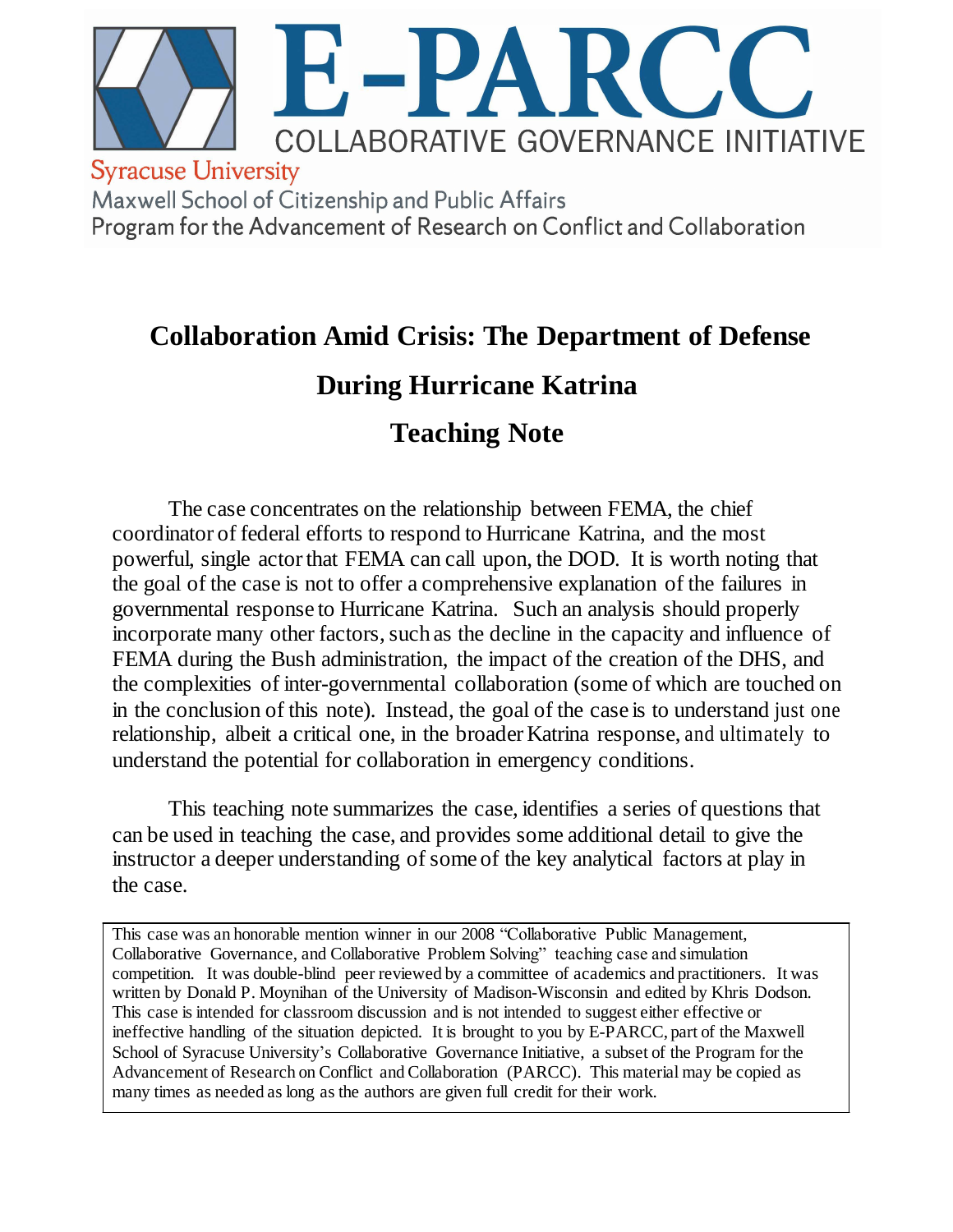# **Central Points of the Case**

A number of facts are central to the case narrative.

- In the days immediately before and after landfall, the DOD response was sluggish. This created a delay in the application of federal resources to New Orleans.
- On the day after landfall, leaders in the DOD met and decided they needed to treat Katrina unlike normal disasters, and to respond much more aggressively.
- The move to a "push" response saw the rapid deployment of military resources, and was instrumental in improving the federal response.
- Even as the DOD became more aggressively involved in the response, it did so on its own terms. It established its own command, and frequently did not coordinate with FEMA and other agencies.

The case suggests some reasons for these outcomes, discussed in greater detail below:

- The nature of crises makes it difficult to rely on trust-based relationships in crisis response networks as a basis for coordination. Some of the actors are in the network because they are required to be, while others may have little capacity to actually connect with the formal response.
- The organizational culture of the agencies involved affects their view of and engagement in collaboration with others.
- Organizations can use established bureaucratic procedures as a barrier to interagency collaboration.
- Organizational leaders play a crucial role in setting the terms for collaboration.

# **Using the Case in a Classroom Setting**

The case has been used in Masters of Public Affairs classes. The structure of the case does not follow the decision-forcing model of many case studies, since the correct decision (whether the DOD needed to engage aggressively or not) is fairly obvious in retrospect. The case can be used to address a variety of analytical questions, outlined below. For these reasons, the specific questions the student should address are not laid out in the text of the case itself (though hinted at briefly, right before the conclusion). Instead, the expectation is that the instructor will identify one or more specific questions and assign them with the case.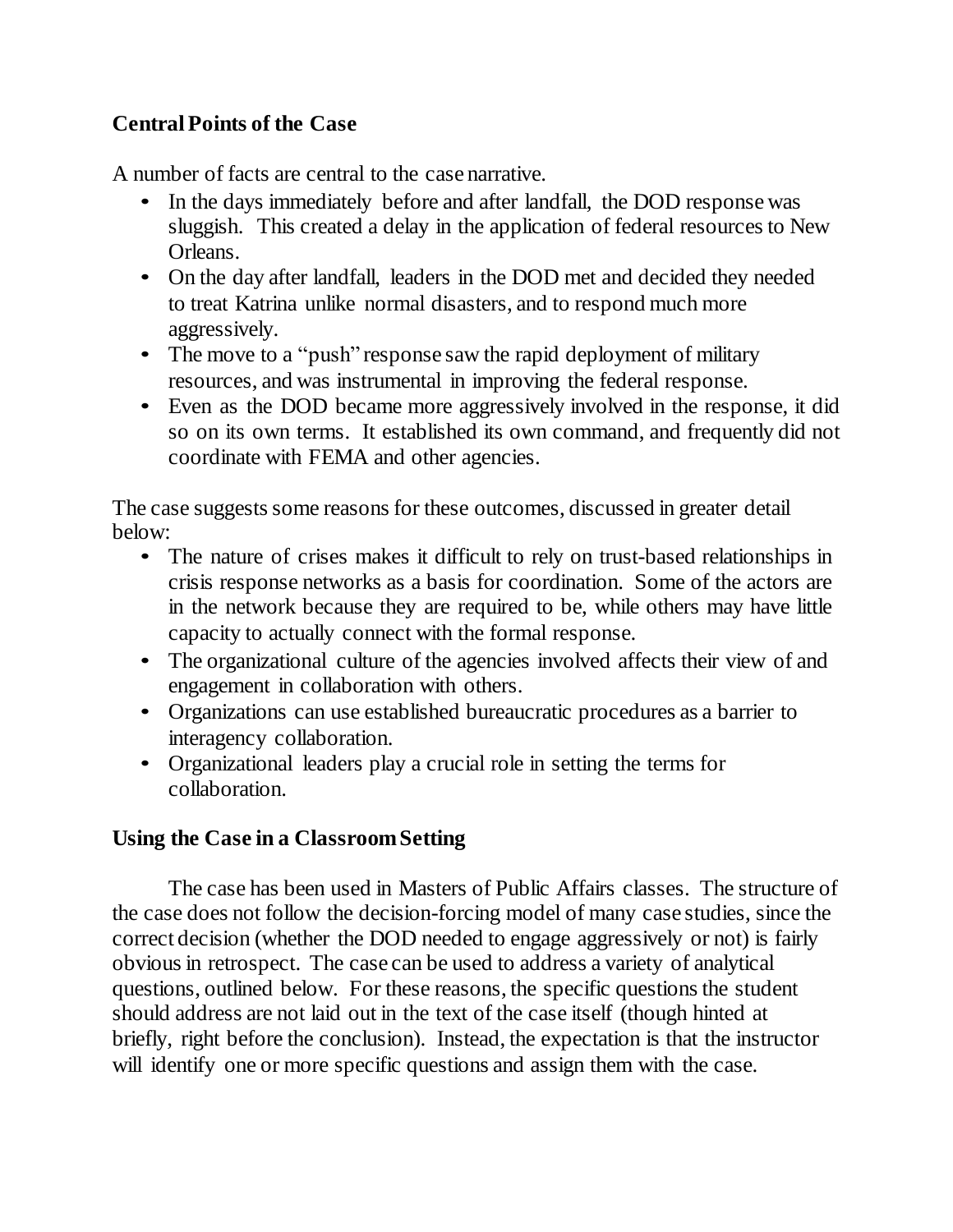In teaching the case I have asked students to write a two-page memo dealing with one of the aspects of collaboration discussed below (culture, red tape, leadership, and the logic of coordination amid crisis), and the case was then discussed for about an hour in class. It is helpful to have students cover readings on the key topics ahead of the discussion in order to place the case in a broader theoretical framework. The following section lays out a series of questions that would be a suitable set for students undertaking a case memo, orsimply to introduce in class discussion. For each question, I point to specific readings that would provide the students with a theoretical framework to answer the question.

#### **Questions for Class Discussion/Case Memos**

#### *1. What does the case tell us about the potential for collaboration in crisis situations?*

The coordination of different actors in crisis response is inherently difficult. Collaboration is usually developed over time, based on incremental mutual adaptation and consensus between organizations. Members of networks learn to trust one another based on shared working relationships that provide evidence of reliability and mutual respect. But crisis responders often have limited prior contact with one another. They are expected to quickly come together, and coordinate to perform a series of difficult and unusual tasks they have little experience in.

The crisis management policies represented by the National Response Plan (now the National Response Framework) and the Incident Command System do not fully resolve these problems. By pre-designating federal responsibilities, these policies seek to make clearer the different roles involved in the process. This approach has three problems.

First, it relies on a "pull" approach to disasters, which assumes that FEMA and state responders will identify needs and communicate them to other agencies. This model works least well in a catastrophe such as Katrina, where time is limited, the needs are extraordinary, and the capacity of a central coordinator to communicate all of its needs in detail can quickly become overwhelmed. The early DOD stance during the Katrina disaster illustrated the weakness of this approach. By waiting for requests, and requiring that these requests be procedurally correct and detailed, the DOD slowed their ability to pre-position resources.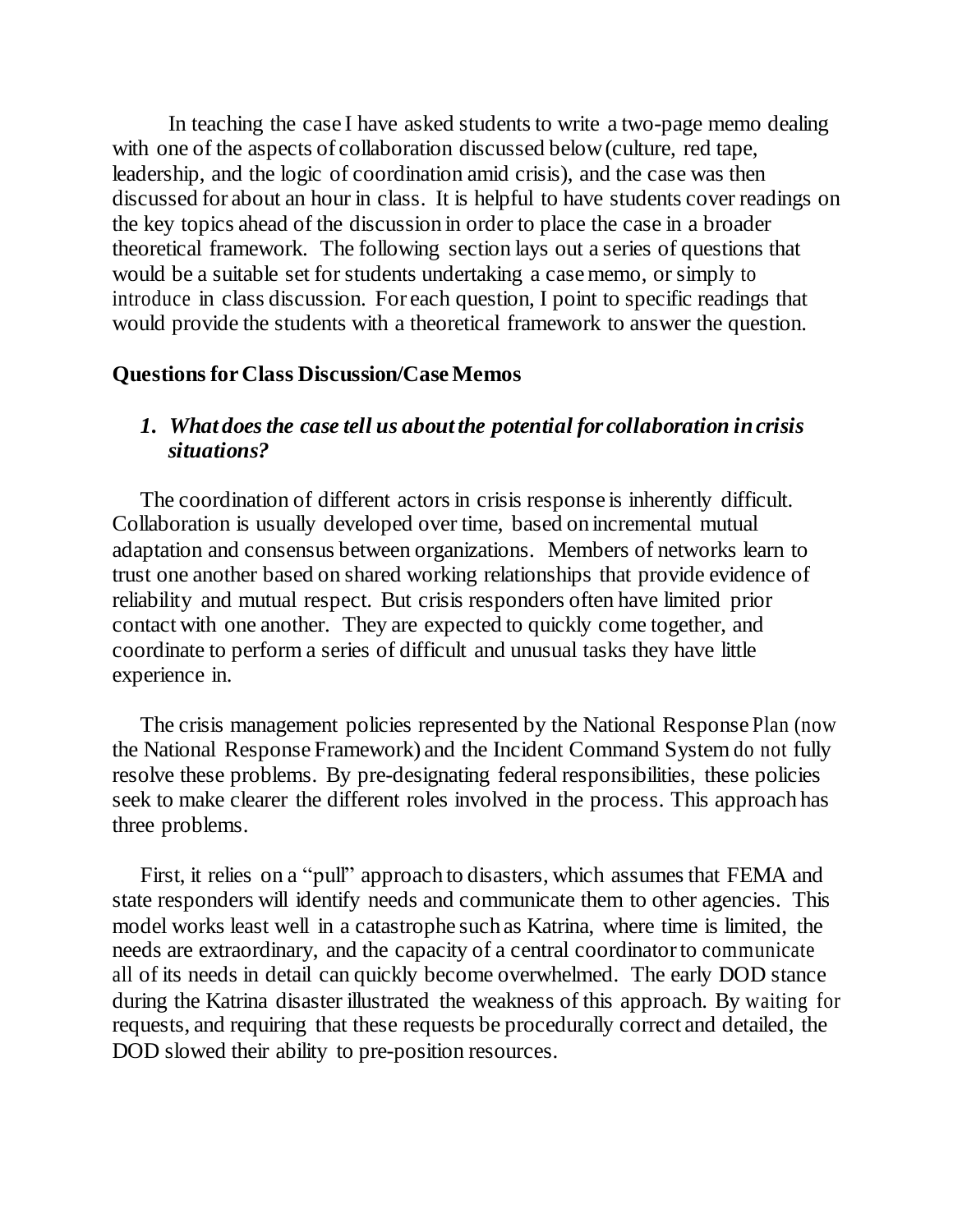Second, the case illustrates how much the actual engagement of agencies in crisis response networks depends upon the willingness of these agencies to collaborate. The DOD was not the only federal responder that did not quickly rush to fulfill its responsibilities (the case also notes that the Department of Health and Human Services was slow in fulfilling its role in dealing with dead bodies, and that even the actions of DHS officials were marked by slow response). The fact that responsibilities are pre-designated and that an incident command exists does not mean that the incident commander has hierarchical control over the agencies involved. These agencies retain a high level of discretion in determining how, and to what extent, they engage in the response network.

Third, the National Response Plan largely neglected the emergent aspects of the network. As the case conclusion notes, any major disaster will see huge numbers of voluntary aid offered to responders. Most of these organizations have no prior contact with the incident command, or are familiar with the concept of the ICS. In the midst of the disaster it becomes difficult then to include them in the response effort.

#### **Readings relevant to question:**

Link to the National Response Framework[: http://www.fema.gov/emergency/nrf/](http://www.fema.gov/emergency/nrf/)  McGuire, Michael. 2006. Collaborative public management: Assessing what we know and how we know it. *Public Administration Review* 66 (special issue): 33-43.

Milward, H. Brinton and Keith Provan. 2006. *A Manager's Guide to Choosing and Using Collaborative Frameworks*. IBM Center for the Business of Government. <http://www.businessofgovernment.org/pdfs/ProvanReport.pdf>

Moynihan, Donald P. 2008. Combining Structural Forms in the Search for Policy Tools: Incident Command Systems in U.S. Crisis Management. *Governance* 21 (2): 205-229*.*

# *2. What does the case tell us about the affect of organizational culture on collaboration?*

The case notes one particular aspect of military culture, which is a desire for autonomy and a suspicion of non-military missions. The initial reluctance of the DOD to move from a reactive stance reflects a concern about the risks of working with other agencies and what the Senate report on Katrina described as "a cultural"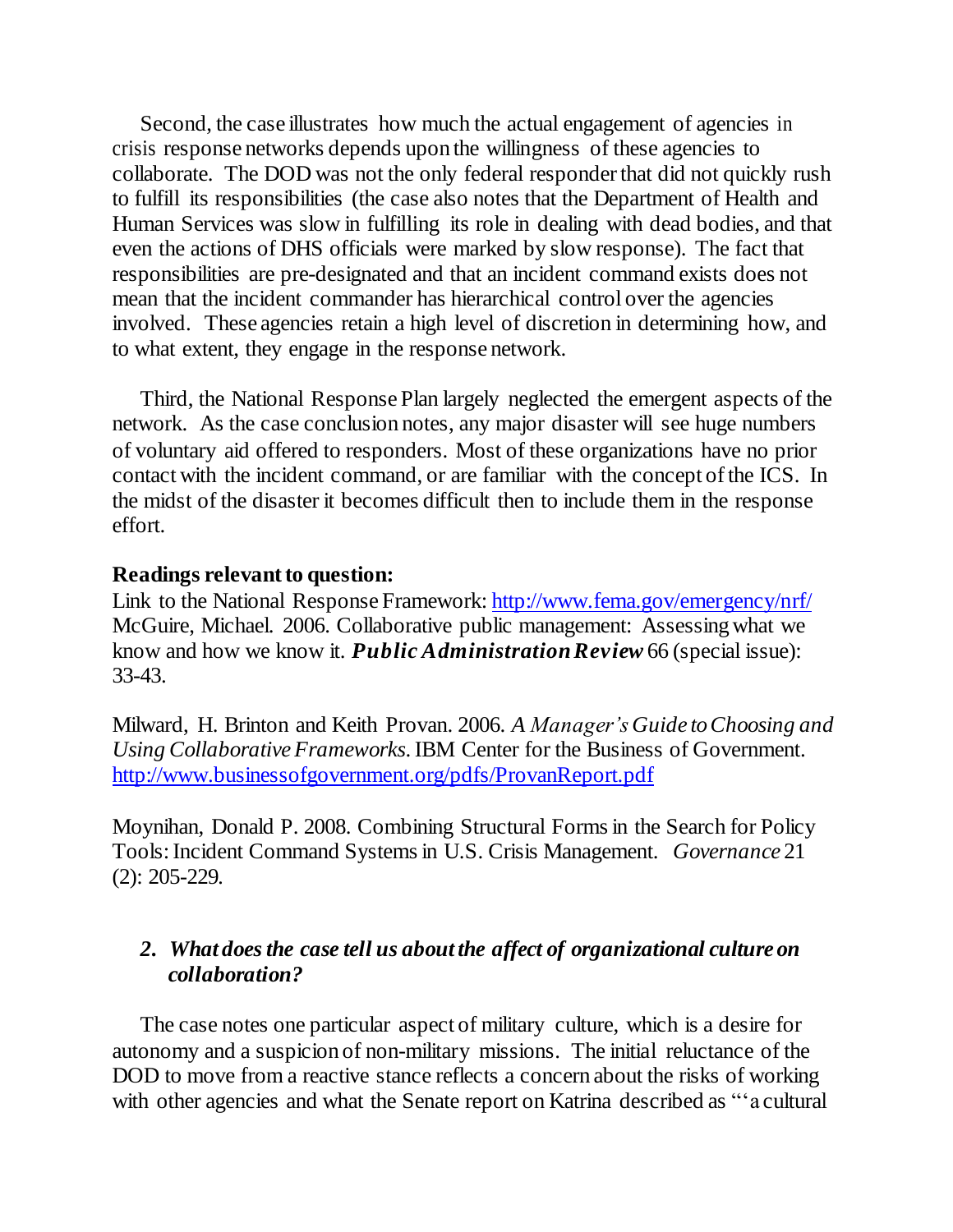reluctance' to commit Department assets to civil support missions unless absolutely necessary."

In Congressional testimony, DOD officials were largely diplomatic about other agencies, but one exception came from Assistant Secretary of Defense for Homeland Defense, Paul McHale, when asked about coordinating DOD resources with other agencies. He suggested that having a FEMA or DHS official in charge of DOD forces was "a bad idea," telling the Senate that "you can decide whether or not it would have been a good idea for Secretary [sic] Brown to have command authority over General Honoré's forces in New Orleans."

A desire for autonomy and a reluctance to engage in non-military operations are not the only aspects of military culture. The military also views itself, in the words of Samuel Huntington, as "the government"s obedient handyman performing without question or hesitation the jobs assigned to it." In the military world, obedience is characterized not by simple rule adherence, but by the aggressive pursuit of organizational goals, a "can-do" attitude that sometimes clashes with formal constraints (Romzek and Ingraham 2000). This culture would become apparent in the second period of the DOD response. Then, the DOD no longer waited for FEMA requests, but instead started to deploy resources. To speed up deployment, the DOD used vocal command rather than detailed processing of requests. Honoré typified this spirit, consistently pursuing a strategy of acting first, rather than waiting for specific orders or requests for help.

An observant student should be able to figure out that a desire for autonomy would not explain the energy that the DOD provided in their response in the second period of the case. The "can-do" aspect of military culture is mentioned in passing in the case text, but is worth bringing into the discussion in greater detail.

It is too simplistic to say that one aspect of organizational culture came to dominate the other. While the later period of Hurricane Katrina was characterized by a "can-do" response on the part of the DOD, the underlying cultural attribute of autonomy remained, surfacing in new ways. While the DOD was certainly responsive in aiding FEMA, it defined the terms and timing of its help. In short, we need to understand both the autonomy and "can-do" aspects of DOD culture to fully understand their response in the case.

#### **Readings relevant to question:**

Khademian, Anne M. 2002. *Working with Culture: The Way the Job Gets Done in Public Programs.* Washington D.C.: Congressional Quarterly Press.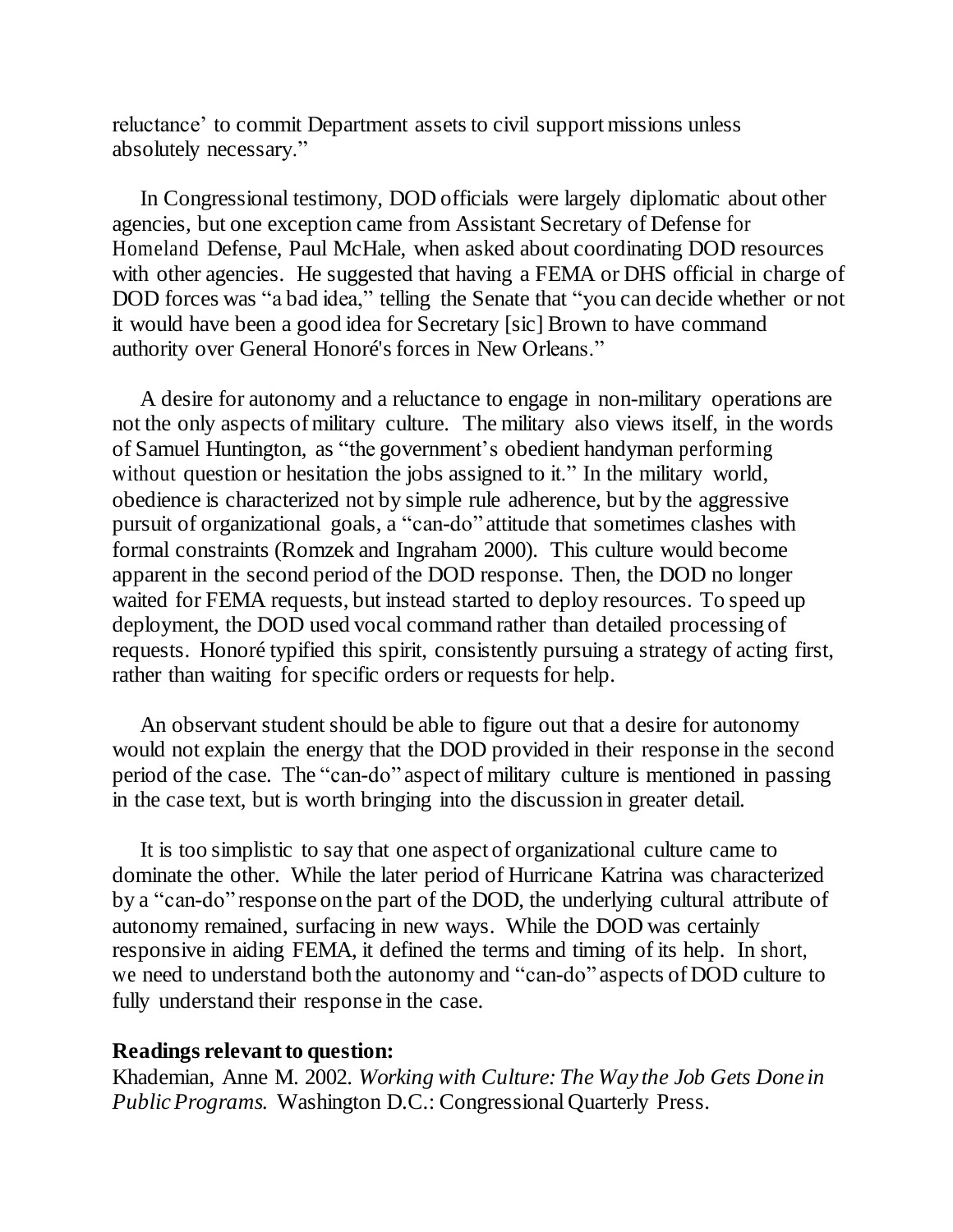(Alternatively, Khademian, Anne M., 2000, "Is Silly Putty Manageable? Looking for

Links Between Culture, Management and Context," in *Advancing Public Management: New Developments in Theory, Methods and Practice,* J. Brudney, L. O" Toole, and H.G. Rainey, eds.)

Romzek, Barbara and Patricia Ingraham. 2000. Cross Pressures of Accountability: Initiative, Command, and Failure in the Ron Brown Plane Crash. *Public Administration Review.* 60 (3): 240-253.

Schein, Edgar H. 1992. *Organizational Culture and. Leadership*. Second Edition. San Francisco, CA: Jossey-Bass (esp. ch1-2).

#### *3. How does leadership affect collaboration?*

If there is a key moment in the case, it is the meeting of DOD leaders the morning after landfall, when they decide to re-orient DOD efforts from a "pull" to a "push" approach. By moving to vocal command, and making clear to responders that they should act where they saw an appropriate need, these leaders unleashed the full power of the US military. In doing so, they abandoned a course of action consistent with one aspect of the organizational culture (a desire for autonomy and suspicion of interagency collaboration), while drawing from another (the "can-do" spirit and willingness to work around rules to achieve a mission).

The case evidence does not suggest that agency leaders can create or easily modify organizational cultures (a point Khademian (2002) has made). Both of the major DOD cultural attributes discussed above predate any of the leaders involved. DOD leaders would not have been able to invent overnight any cultural attributes that did not already exist. Rather, the leaders recognized the need to switch between the two cultural modes, and were capable of making this switch.

One should not underestimate the importance or difficulty of culture switching. It requires an ability to recognize what cultural attributes exist within an organization, and when each cultural attribute is appropriate. In this case, it required an ability to understand when JDOMS procedures represented appropriate adherence to procedures, and when they were red tape. What the case evidence makes clear, and what DOD leadership recognized, is procedural rules that should be observed in some situations need to be abandoned in others.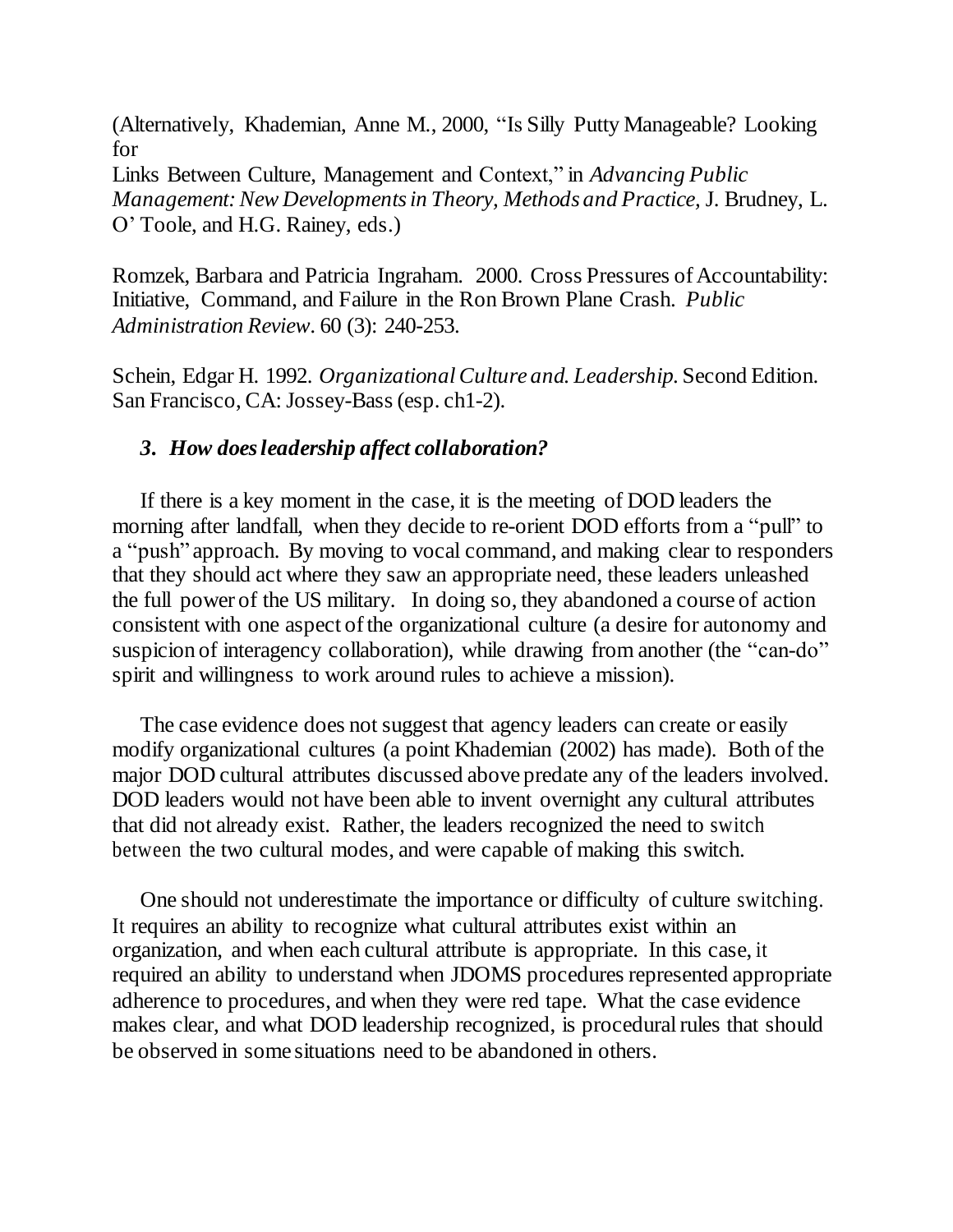The capacity of leaders to adjust their response required detailed organizational knowledge. It is of little use in offering broad demands for responsiveness – for example, Michael Brown frequently urged responders to "push the envelope" – without a detailed understanding of how organizational standard operating procedures will limit or further responsiveness. In the case of the DOD, we see organizational leaders gradually changing their basic assumptions about the nature of Katrina and their role in it to recognize that a) this was not an ordinary crisis, b) prompt action by the DOD was necessary, and c) they could not rely on standard processes for incorporating the DOD response if they were to be effective.

The importance of such organizational knowledge becomes clearer when we consider some of the other actors in Katrina. DHS leaders failed to grasp the importance of Katrina in a timely fashion. Secretary Chertoff did not declare an Incident of National Significance until late the day after landfall (several hours after DOD leaders had decided to take a more aggressive approach). But even when DHS leaders acknowledged the seriousness of the situation they lacked detailed organizational knowledge of their resources and capacities. For example, there was confusion on the relative roles and responsibilities of the Principal Federal Officer and the Federal Coordinating Officer on the ground, limiting the ability to establish unity of command. In large part this lack of organizational knowledge was because the DHS itself was a new organization, and the crisis management policies that it introduced in 2004 were untested. In addition, the DHS suffered significant turnover of both career and political staff before Katrina. This limited the capacity for agency leaders to develop the type of experience and knowledge of both organizational culture and procedures that counterparts in the DOD enjoyed.

#### **Readings relevant to question:**

The concept of culture-switching is not one that has been explored elsewhere as far as I know. However, the Khademain work cited above gives useful arguments about the difficulty of using culture to manage. In addition, the work of Karl Weick on sensemaking by leaders is useful to explaining the differences between DHS and DOD leaders

Weick, Karl E. 2001. Making Sense of the Organization. Oxford, U.K.: Blackwell Ltd.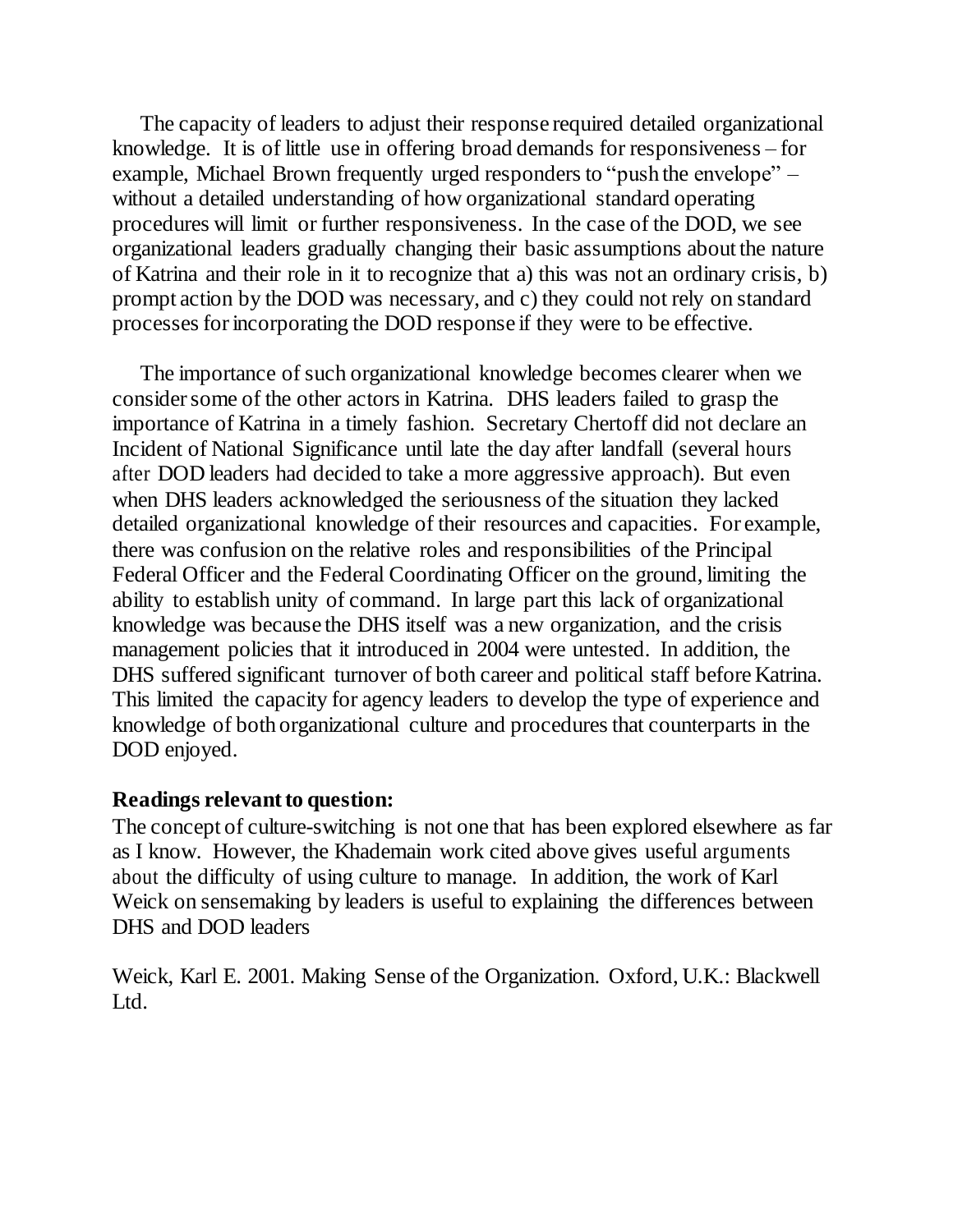#### *4. How do organizations use rules to limit collaboration? How does organizational culture mitigate the effect of red tape?*

From the DOD point of view, JDOMS provides a buffering mechanism that ensured that it did not undertake unsuitable missions or engage in unnecessary interagency action. But the affect of JDOMS procedures was to make it more difficult for FEMA to know when, in what manner, and to what extent, the DOD will offer its help.

From the point of view of FEMA, JDOMS represents a form of red tape. But what constitutes red tape depends upon where you sit. The DOD perspective on whether the JDOMS constituted red tape changed only as the organizational goalset changed and leaders decided to pursue a more aggressive response to Katrina. During period one of the case, the JDOMS procedures were not viewed as red tape by DOD officials, because they effectively served their purpose of maintaining organizational autonomy.

In period two, organizational leaders decided that responding to Katrina was a primary organizational goal, and that the usual rules had to be set aside. In this period, the "can-do" cultural aspect of the DOD mentioned above was also associated with a tendency to bypass organizational rules in order to get the job done. Romzek and Ingraham (2000) observe this cultural tendency in another military setting, the crash of the Air Force transport of Clinton Commerce Secretary Ron Brown. They note that the willingness to bend the rules to get the job done can be problematic if failure occurs and leaders must explain their actions consistent with rule-based standards of accountability. Pandey et al. (2007) also identify a broader tendency in non-military settings for public organizations with more entrepreneurial cultures to work around rules in order to further goalachievement.

The contingent nature of administrative rules becomes significant when we consider the increasingly networked nature of not just crisis response, but almost all forms of governance. Competing definitions of what constitutes red tape among a network of actors will shape the perceived costs of coordination, a central factor in the calculus of cooperation that networks depend upon. Organizations can create and use procedural rules to limit or define the nature of collaboration. In this respect, procedural rules can become fences between organizations. Or organizations can revise, interpret or ignore rules in order to further collaboration.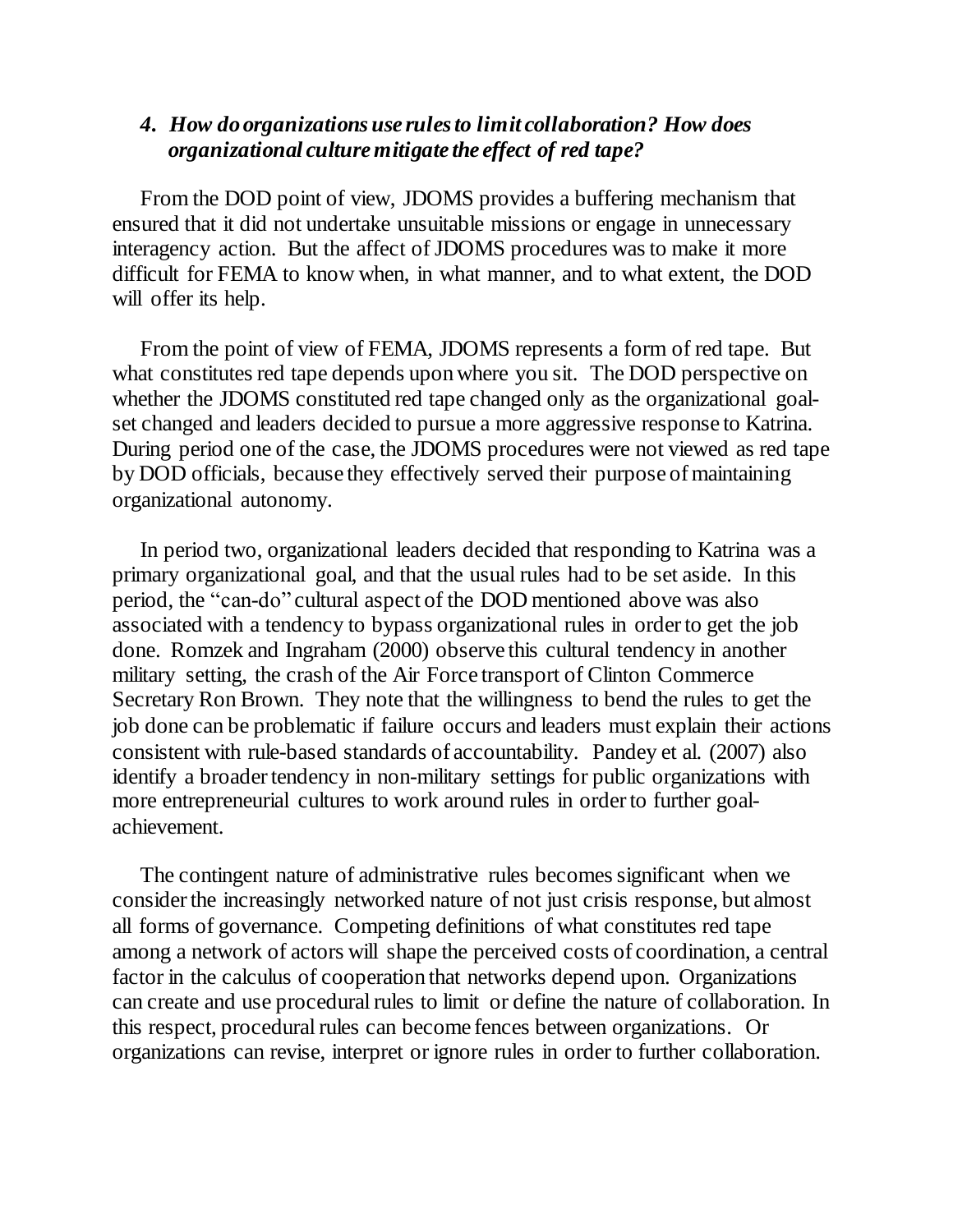#### **Readings relevant to question:**

Pandey, Sanjay K., David Coursey and Donald P. Moynihan. 2007. Overcoming Barriers to Organizational Effectiveness and Bureaucratic Red Tape: A Multi-Method Study. *Public Performance and Management Review* 30(3): 371-400.

Romzek, Barbara and Patricia Ingraham. 2000. Cross Pressures of Accountability: Initiative, Command, and Failure in the Ron Brown Plane Crash. *Public Administration Review.* 60 (3): 240-253.

#### *5. What is the logic of coordination that drove collaboration?*

Network research emphasizes the importance of trust and reciprocity, and to a lesser extent resource acquisition, as central logics of coordination. As discussed above it is difficult to develop trust in crisis response. Since actual crises are rare, emergency responders tend to build relationships in virtual experiences, such as pre-planning and simulations, but these are imperfect substitutes for actually working together.

While much of the research on networks focuses on organizations whose network involvement is voluntary, public service networks usually involve some network actors with mandated responsibilities, meaning that they cannot exit if they feel they are not benefiting from the network. For crisis response the National Response Framework mandates specific responsibilities to different federal agencies, and so these agencies have a political responsibility to commit resources to the response.

A political responsibility is a different impetus for collaboration than trust and reciprocity, or resource acquisition. The DOD helps FEMA because they are required to do so, rather than out of expectation that it will gain something in return. A logic of coordination based on political responsibility has distinct implications. It means that agency leaders are more concerned with the potential for political blame than with maintaining good relations with the other network member. This will usually compel the agency to try to work with others to avoid being seen as shirking responsibilities.

But if agency leaders perceive the response as failing they have a strong incentive to a) shift blame to other network members, and b) disengage from another network member if they believe they can be more effective through independent actions. We see elements of both these behaviors in the DOD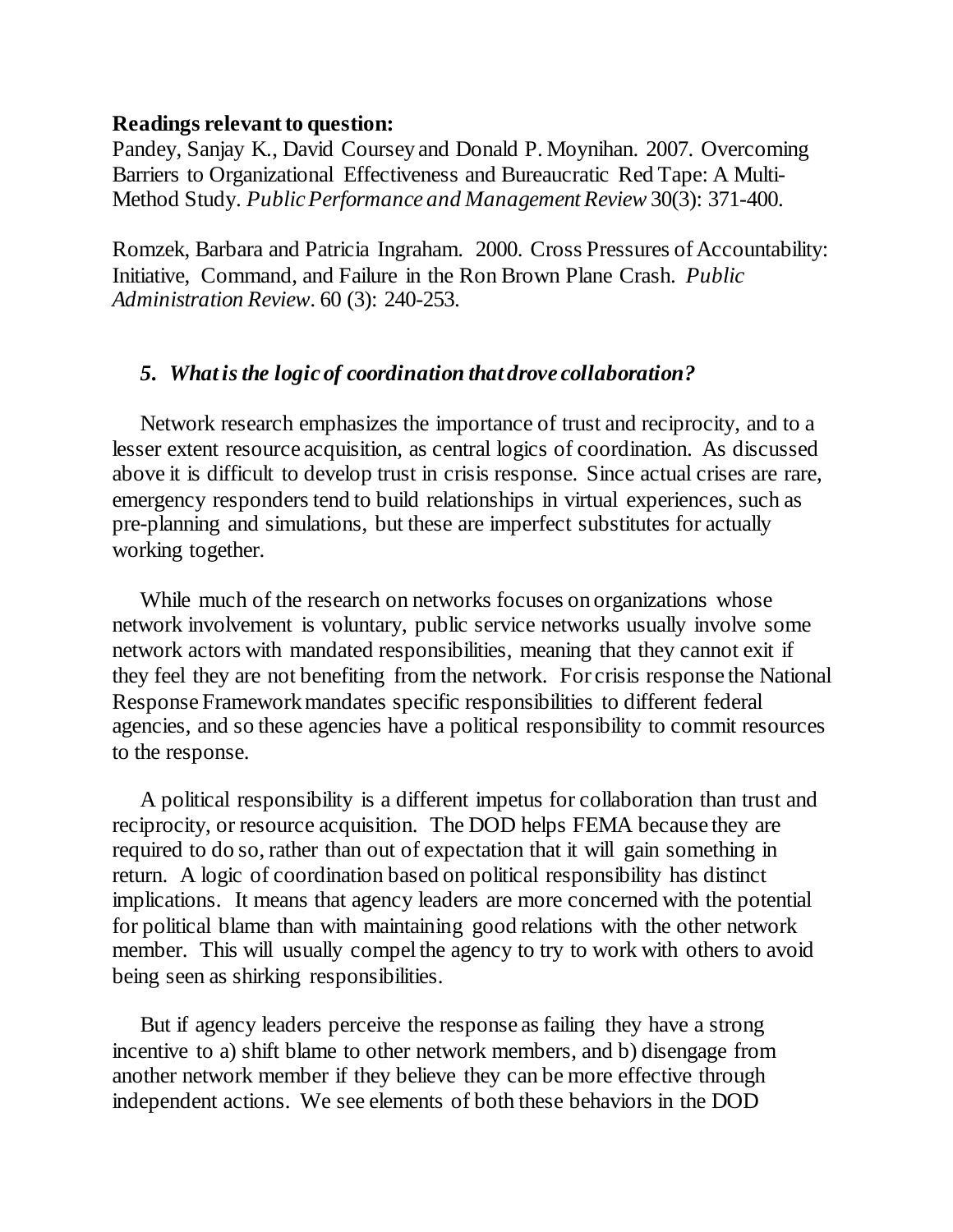response during Katrina. In Congressional hearings, some members of FEMA blamed the DOD for being too slow and bureaucratic in providing support during the initial stages of the disaster. The DOD, in turn, blamed FEMA for failing to provide detailed and timely requests for aid. As DOD leaders decided that they could not rely on FEMA to provide appropriate direction, they engaged largely through independent actions that showed an active and aggressive response, but not full collaboration.

A counterfactual worth discussing is whether it would have been possible for the DOD to pursue both an aggressive response that would also have been more collaborative. Or, was the implicit judgment of the DOD correct? (i.e. that there was a tradeoff between their effectiveness in responding to Katrina, and the level of collaboration they engaged in).

The case focuses on the FEMA-DOD relationship, but it is also worth noting that the lack of reciprocity mechanisms is not limited to collaboration between federal agencies. It also applies to intergovernmental relationships. The federal level helps states and localities because it is a political responsibility, rather than out of the expectation of gaining something in return. States and localities welcome this aid when it provides resources, but are wary of loss of control over the response and the potential for being blamed for a failed response.

In the Katrina case Governor Blanco and her staff believed that the White House was seeking to blame the state of Louisiana for the failed response. When the White House tried to convince Governor Blanco to federalize the National Guard, Blanco declined for this reason. Her Chief of Staff said, "It was a proposal to allow the federal government to claim credit for the corner being turned on the ground in New Orleans." Blanco herself blamed FEMA for delays in the failure to provide buses for evacuation.

Weeks after Katrina, concerns about autonomy and blame-shifting affected the federal-state relationship during the response to Hurricane Wilma in Florida. Here, state officials who had watched the Katrina response refused to accept the authority of the DHS or agree to the appointment as a Principal Federal Official, and named their Governor (the president"s brother, Jeb Bush) as incident commander to prevent a federal actor from trying to command the response.

By contrast, it is instructive to look at the two most striking examples of largescale positive coordination during Katrina.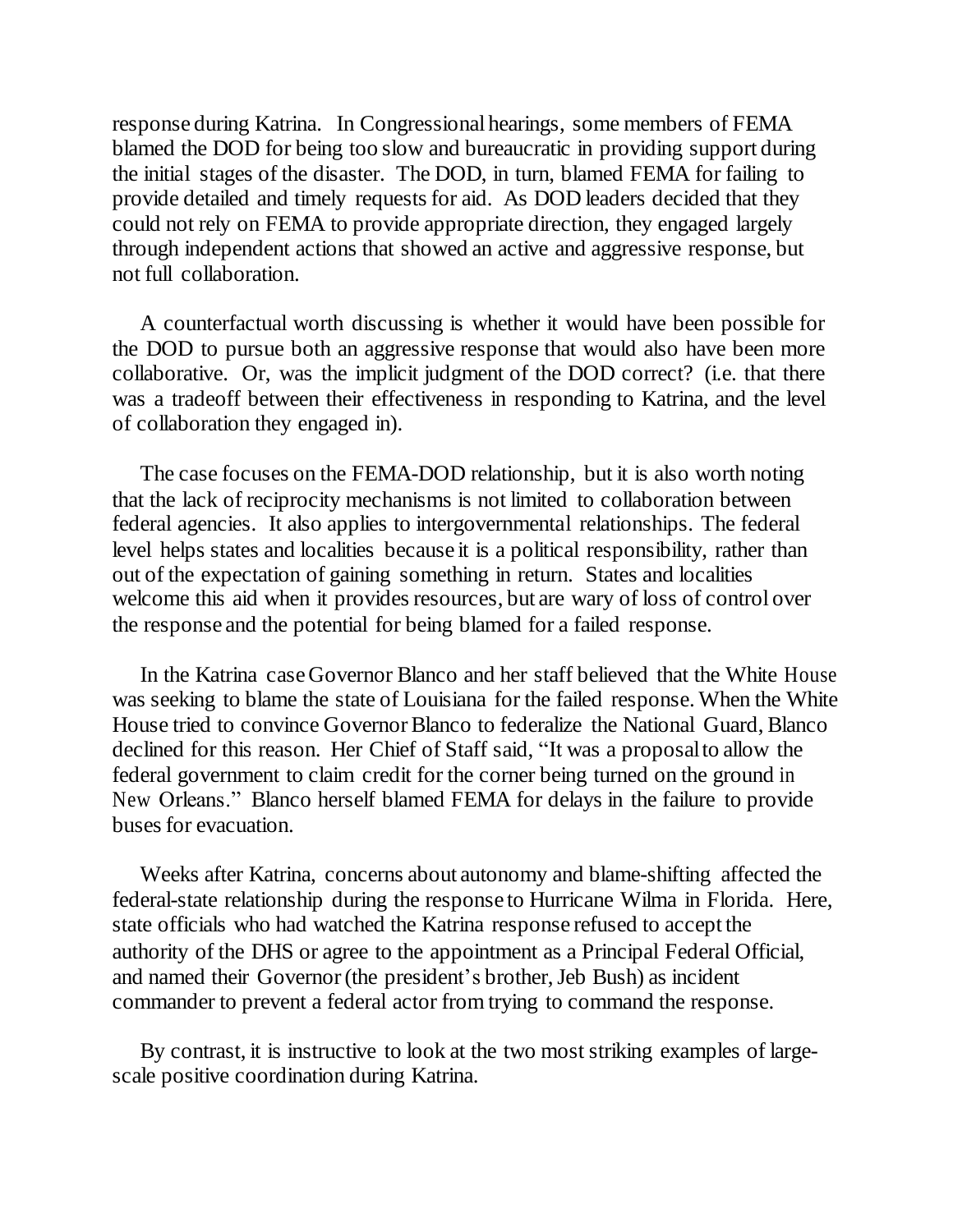- 1) The massive support given by other states to Louisiana, Mississippi, and Alabama: Almost 50,000 National Guard and almost 20,000 civilians were activated through a pre-established agreement, called the Emergency Management Action Compact. States provide this support in the expectation that the receiving state will cover the costs of this support, and that similar help will be provided to the giving state if it faces its own emergency. The support is therefore governed by norms of reciprocity.
- 2) Coordination of National Guard and active-duty forces: tensions between the White House and Governor Blanco about the role of Louisiana National Guard were resolved largely because General Honoré and the head of the Louisiana National Guard, Adjutant General Major General Bennett C. Landreneau, had a long-term personal friendship that fostered an informal working agreement on the use of troops. In his Senate testimony Honoré notes, "the art of command is to take the situation as you find it, sir, and unconfuse people....And that's what General Landreneau and I did by standing outside the same tent outside the Superdome, was to work together in collaboration to achieve a unity of effort, not through staff, not by long distance, but the most personal way that can happen, face to face, and collaborated decisions."

The two examples of collaboration demonstrate the benefits of reciprocity and prior relationships, but these conditions were not common during the Katrina response, and the case mentions that post-9/11 policy changes actually undermined the potential for intergovernmental collaboration. Prior to Katrina, the capacity of FEMA was severely undermined, resulting in weakened relationships with state level officials. After 9/11, FEMA was made part of the new DHS, losing direct access to the White House and some key responsibilities. FEMA lost the responsibility of consolidating emergency response plans into a single coordinated plan. This role was crucial, since the resulting National Response Plan outlined new crisis management concepts and structures such as Incident of National Significance and the Principal Federal Officer. These were marked departures from previous policy and confused roles and responsibilities during the Katrina response.

FEMA lost a key function – preparedness. The basic design of a crisis management system – mitigation, preparedness, response and recovery – assumes a consistent, integrated approach across these functions. The loss of the preparedness function limited FEMA"s ability to influence state preparation and weakened relationships with state responders. Preparedness grants became the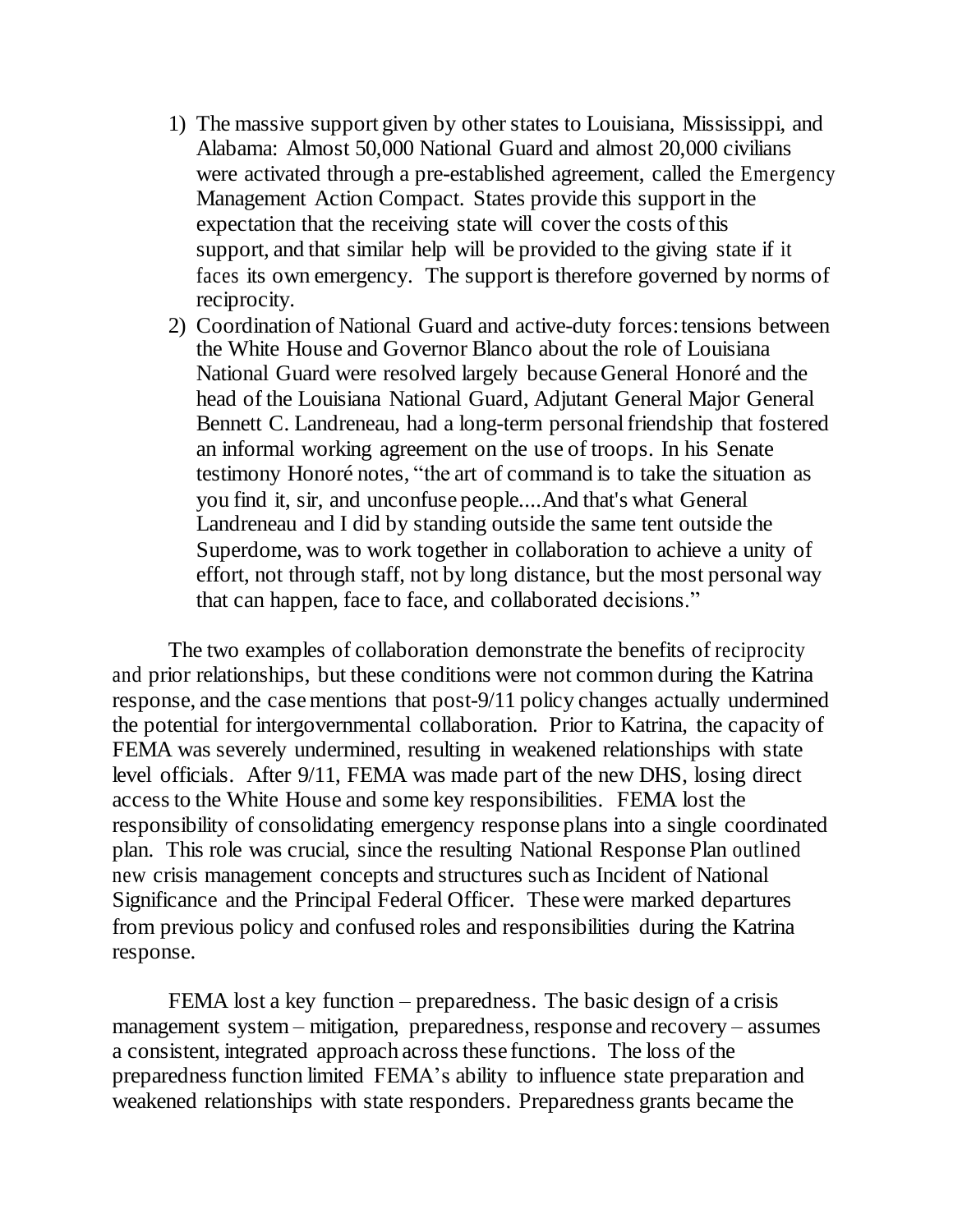responsibility of Office of Domestic Preparedness which used the grants to emphasize preparing for terrorist events rather than natural disasters.

FEMA also lost planning resources, another means to build relationships between state and federal responders. FEMA sought \$100 million for catastrophic planning in FY04, and asked for \$20 million for a catastrophic housing plan in 2005. Both requests were denied by the DHS. At a more specific level, FEMA struggled to fund the Hurricane Pam exercise (which predicted the actual Katrina event with startling accuracy) for five years. Even then, the exercise was not funded sufficiently to cover such issues as pre-landfall evacuation, and a follow-up workshop was delayed until shortly before Katrina because FEMA could not find \$15,000 to pay travel expenses. One additional effect of the decline of FEMA was that senior managers left as morale declined, taking with them years of experience and long-term relationships with state responders, and further reducing the potential to use prior relationships as a means to foster collaboration once Katrina occurred.

### **Readings relevant to question:**

Milward, H. Brinton and Keith Provan. 2006. *A Manager's Guide to Choosing and Using Collaborative Frameworks*. IBM Center for the Business of Government. <http://www.businessofgovernment.org/pdfs/ProvanReport.pdf>

O" Leary, Rosemary and Lisa B. Bingham. 2007. *A Manager's Guide to Resolving Conflicts in Collaborative Networks.* IBM Center for the Business of Government. <http://www.businessofgovernment.org/pdfs/olearybinghamreport.pdf>

Weaver, R. Kent. 1986. The Politics of Blame Avoidance. *Journal of Public Policy* 6 (4): 371–98.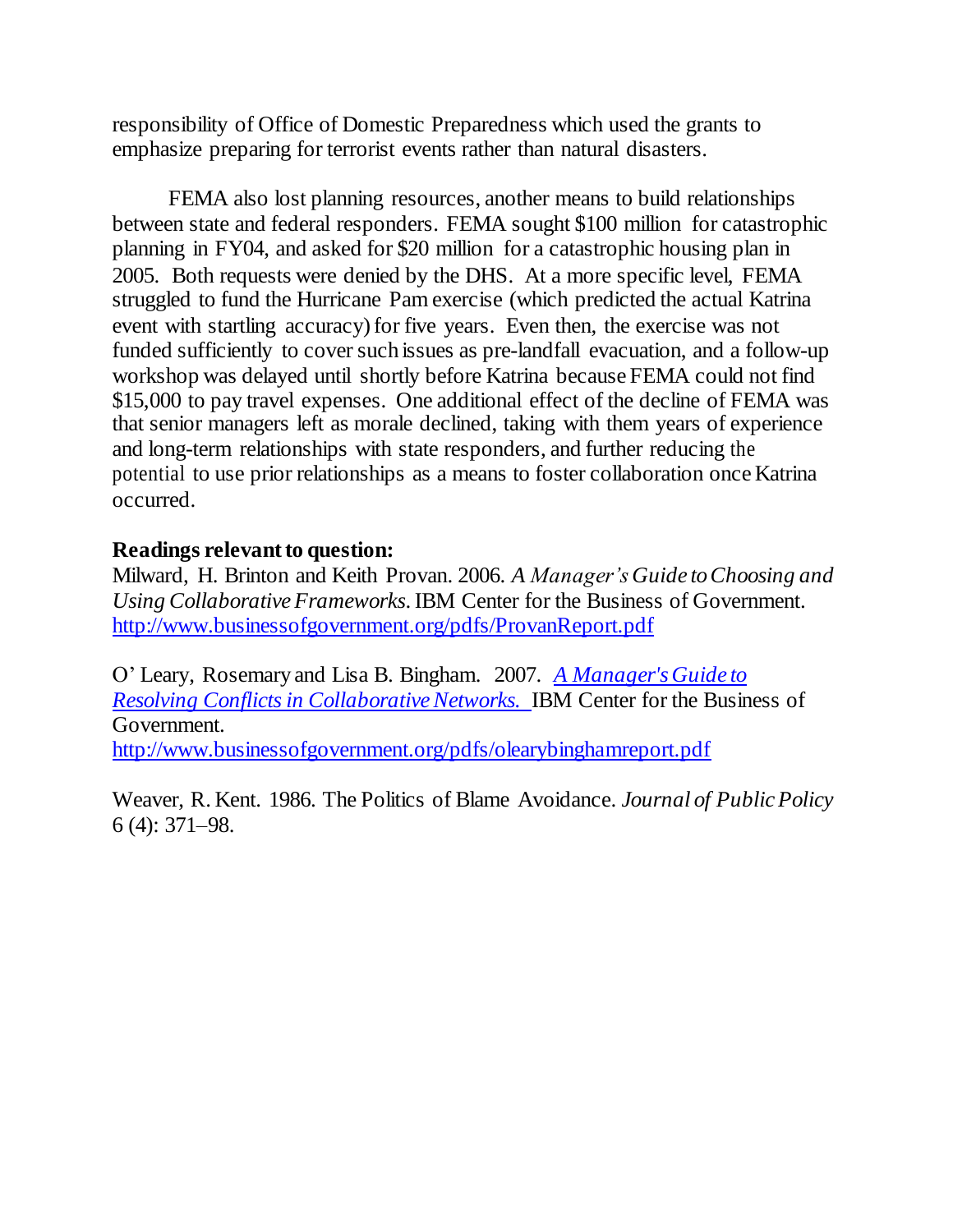# **Bibliography** *Organizational Culture*

Ban, Carolyn. 1995. *How Do Public Managers Manage? Bureaucratic Constraints, Organizational Culture and the Potential for Reform*. San Francisco, CA: Jossey-Bass.

Khademian, Anne M. 2002. *Working with Culture: The Way the Job Gets Done in Public Programs.* Washington D.C.: Congressional Quarterly Press.

Schein, Edgar H. 1992. *Organizational Culture and. Leadership*. Second Edition. San Francisco, CA: Jossey-Bass.

Weick, Karl E. 2001. Making Sense of the Organization. Oxford, U.K.: Blackwell Ltd.

# *Military Culture*

Barnett, Thomas P.M. 2004. *The Pentagon's New Map: War and Peace in the Twenty-First Century* New York: G.P. Putnam's Sons.

Builder, Carl H. 1989. *The Masks of War: American Military Styles in Strategy and Analysis* Baltimore, MD: Johns Hopkins University Press.

Dunivin, Karen O. 1994. Military culture: Change and Continuity. *Armed Forces and Society.* 20(4): 531-547

Feaver, Peter D. 2003. *Armed Servants: Agency Oversight and Civil Military Relations.* Cambridge, Mass. Harvard University Press

Huntington, Samuel P. 1957. *The Soldier and the State: The Theory and Politics of Civil-Military Relations.* Cambridge, Mass: Belknap Press.

Priest, Dana. 2003. *The Mission: Waging War and Keeping Peace with America's Military.* New York: W.W. Norton & Company.

Romzek, Barbara and Patricia Ingraham. 2000. Cross Pressures of Accountability: Initiative, Command, and Failure in the Ron Brown Plane Crash. *Public Administration Review.* 60 (3): 240-253.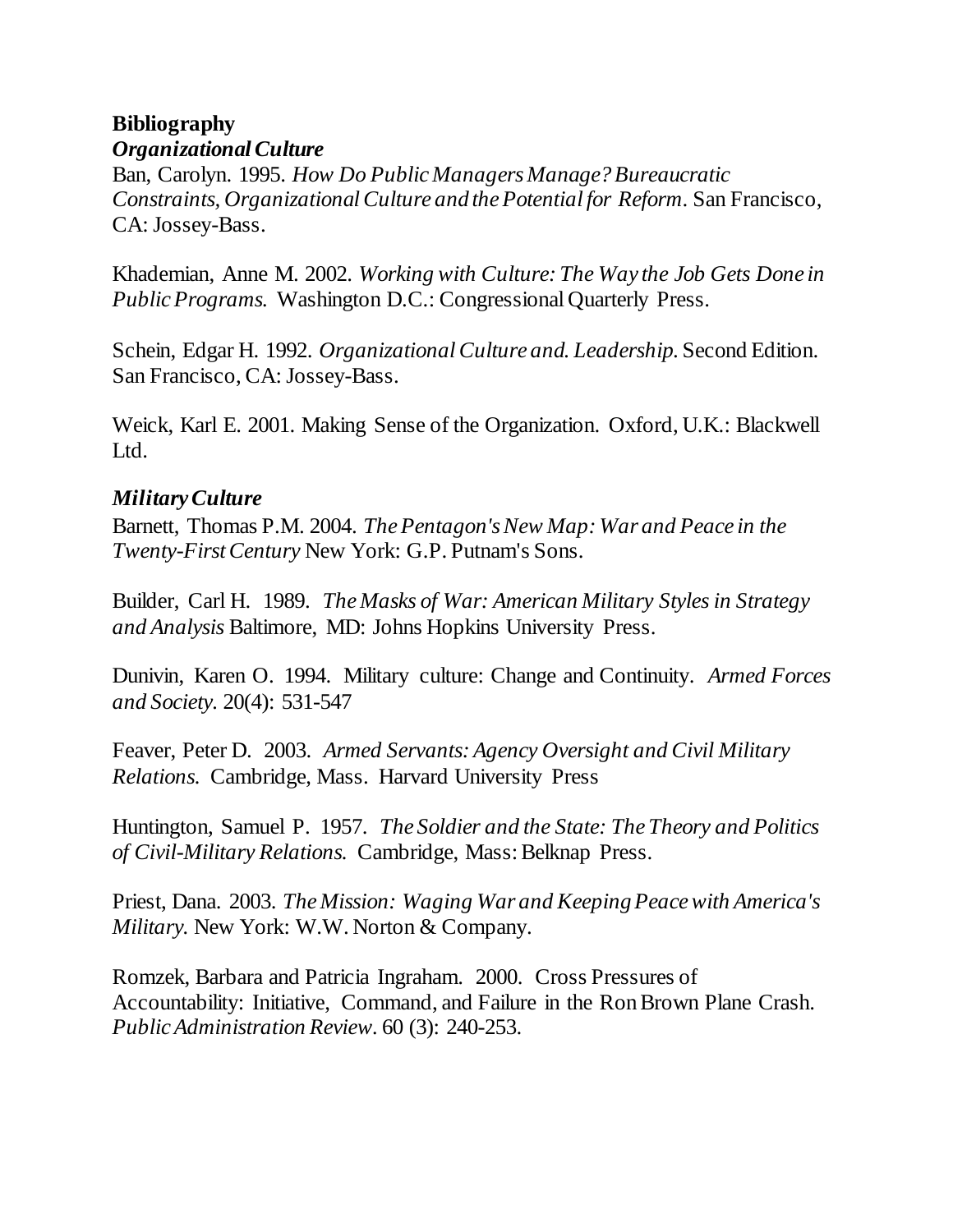# *Red Tape*

Bozeman, Barry. 2000. *Bureaucracy and Red Tape*. Upper Saddle River, NJ: Prentice Hall.

Kaufman, Herbert. 1976. *Red Tape: Its Origins, Uses and Abuses*. Washington D.C.: Brookings Institute.

Pandey, Sanjay K., David Coursey and Donald P. Moynihan. 2007. Overcoming Barriers to Organizational Effectiveness and Bureaucratic Red Tape: A Multi-Method Study. *Public Performance and Management Review* 30(3): 371-400.

# *Networks and Collaboration*

Koppenjan, Joop, and Hans-Erik Klijn. 2004. *Managing uncertainties in networks: A network approach to problem solving and decision making.* New York, NY: Routledge.

McGuire, Michael. 2006. Collaborative public management: Assessing what we know and how we know it. *Public Administration Review* 66 (special issue): 33-43.

Milward, H. Brinton and Keith Provan. 2006. *A Manager's Guide to Choosing and Using Collaborative Frameworks*. IBM Center for the Business of Government. <http://www.businessofgovernment.org/pdfs/ProvanReport.pdf>

O" Leary, Rosemary and Lisa B. Bingham. 2007. *A Manager's Guide to Resolving Conflicts in Collaborative Networks.* IBM Center for the Business of Government.

<http://www.businessofgovernment.org/pdfs/olearybinghamreport.pdf>

Trainor, Joseph. 2004. *Searching for a System: Multi-Organizational Coordination in the September 11th World Trade Center Search and Rescue Response.* DRC Preliminary Publication #343/ Public Entity Risk Institute.

Weaver, R. Kent. 1986. The Politics of Blame Avoidance. *Journal of Public Policy* 6 (4): 371–98.